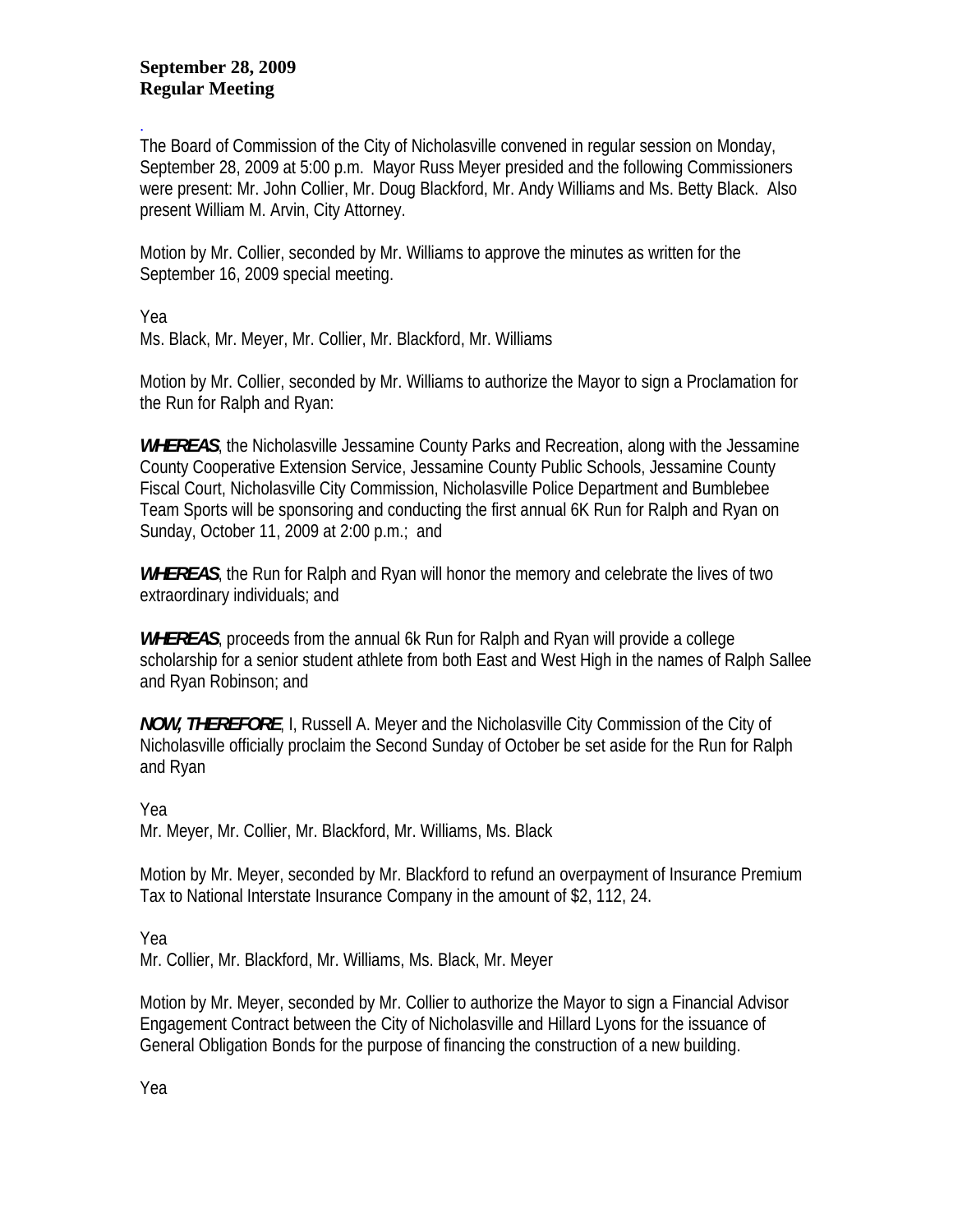## **September 28, 2009 Regular Meeting**

.

Mr. Blackford, Mr. Williams, Ms. Black, Mr. Meyer, Mr. Collier

Greg Bohnett, Chairman of the Annexation Committee reported on the request to consider amending the applicable Memorandum and Agreements by the following Parties:

- …..Praxeis, LLC, 4250 Lakeside Drive, Suite 214, Jacksonville, Florida 32210 is proposing to develop Limestone Crossing consisting of 105.86 acres located on a portion of the Noland Property - Phase 4 (PVA Parcel #078-00-00-001.00), the Smitson Property (PVA Parcel #078-00-00-004.00), and a portion of the Cox Property (PVA Parcel #078-00-00-005.00). Limestone Crossing is proposed to consist of skilled nursing/assisted living/memory support units (240), single family residential units (123), residential garden homes-1,400 square feet plus garage (71) and residential villas (240).
- …..The Joseph Group, LLC, 1093 Duval Street, Suite 102, Lexington, Kentucky 40515 is proposing to develop Ashgrove Woods consisting of 21.10 acres located on a portion of Ashtree Properties II and III, LLC. Ashgrove Woods is proposed to consist of a mixed use facility (180,000 square feet), pavilion (6,200 square feet), residential chalets - 950 to 1,100 square feet (48 units), and residential cottages - 1,500 plus square feet (45 units). Please note that the developer has stated "... This plan is in concept only and will probably be modified several times by the time it reaches its final form . . .".
- …..Azalea Properties, LLC, 59 Avenue of Champions, Nicholasville, KY 40356 is proposing to develop Grey Oak Village on 40.18 acres located on the west side of Grey Oak lane, north of East Brannon Road (Ash Tree Properties, Unit 1). Grey Oak Village is proposed to be an Adult Living Community consisting of assisted living (180 units-3 buildings), garden homes (40 units-10 buildings), independent living (210 units-7 buildings) and a country club facility.

The amendments to the Memorandums and Agreements are necessary in order for each of the above parties to construct their developments as proposed.

The Annexation Committee (Committee) has met with representatives of Praxeis, LLC, The Joseph Group, LLC and Azalea Properties, LLC. It is the Committee's recommendation that the following guidelines be used by the Board of Commission regarding developments of this type:

- 1. The medical/nursing home/assisted living or similar facilities of these proposed developments are to be built first.
- 2. Medical/nursing home/assisted living portions or similar facilities shall pay incentive fees at the rate of \$10,500.00 per acre. All residential units shall be assessed incentive fees at the rate of \$1,500.00 per unit, excluding those structures that are to be held in anything other than fee-simple title by the resident and/or are over two stories tall, in which case the applicable fee shall be \$2,500.00 per unit.
- 3. The exterior of all structures shall have at least seventy-five percent (75%) coverage